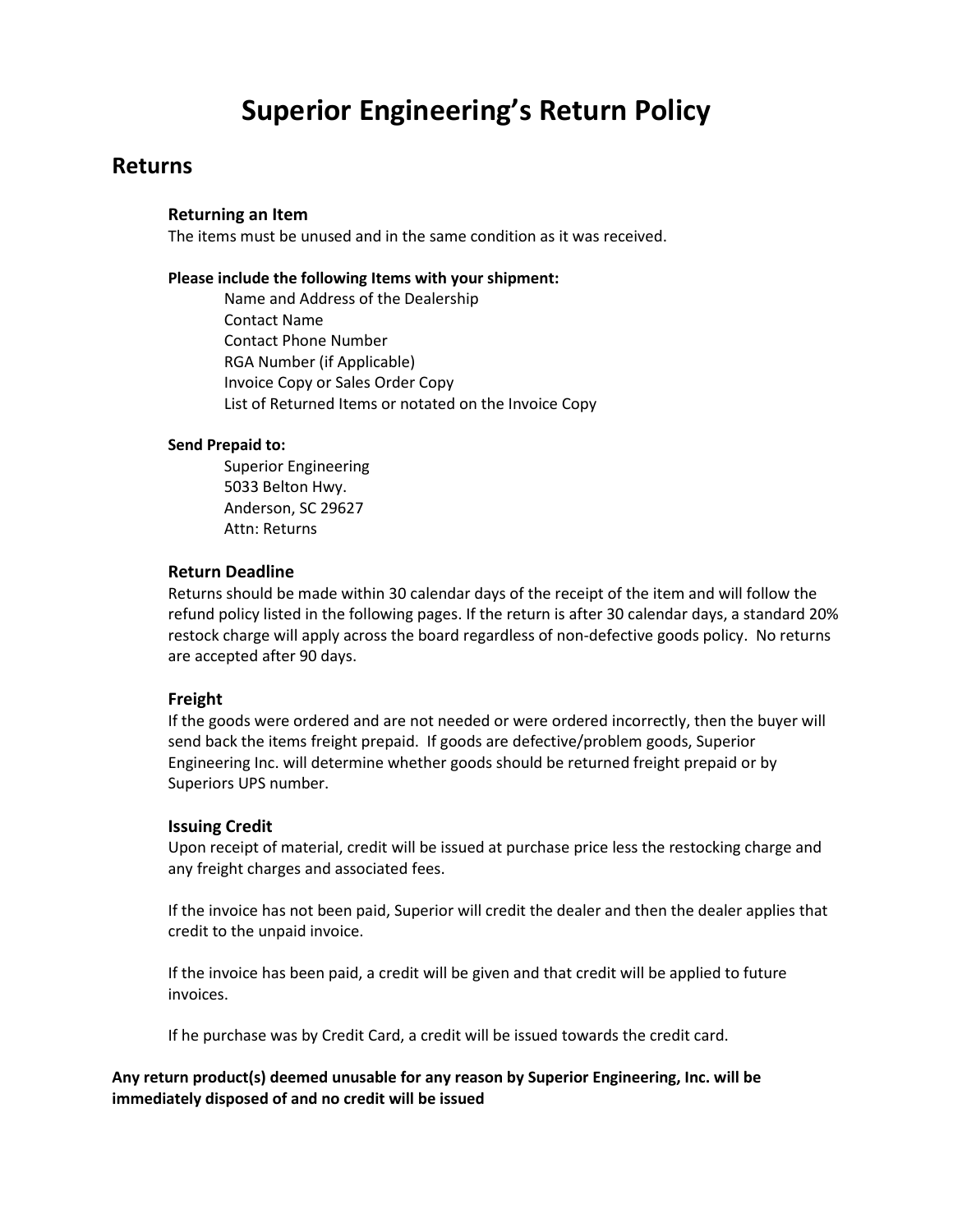## **Superior Engineering's Non-Defective Goods Policy**

### **Parts and Accessories**

**.**

#### **Normally Stocked Items - \$25 processing fee + all freight**

Full credit for the parts will be issued returned within 30 days of receipt. A \$25 processing fee will apply which will be deducted from the credit amount. If freight was prepaid and added to the bill, the obligation to pay all incurred freight will be on the purchaser and credit will be adjusted accordingly. *Note: Having certain items on hand and ready for immediate shipment does not necessarily mean that these are normally stocked items.*

#### **Non-Stocked Items – 30% + all freight**

A 30% restocking fee will apply.

#### **Non-Stocked Machined Parts - 50% + all freight**

A 50% restocking fee applies. This includes special machined parts for non-standard models or lift truck modifications that are not stock items.

### **Manufactured Products**

#### **Standard Small Mechanical Items – 15% + all freight**

Standard mechanical items are catalog items such as standard ram poles, standard fork extensions six inches wide and under and the telescoping boom model number TB-8. 15%

#### **Standard Large Mechanical Items – 35% + all freight**

Standard large mechanical items are catalog items such as ram poles over 3.5 inches in diameter, fork extensions over six inches wide, any coil ram, work platforms, fork frames, false carriages and any boom other than model TB-8.

#### **Die Handler Attachments – No restock**

Non-Defective Die Handlers are not returnable.

#### **Roloader Attachments – Per below + all freight**

Standard Roloaders sizes from 18-24" wide and under 66.00" in length will require a **30%** restock

Special Roloaders sizes over 24" in width or Longer than 66.00" will require a **50%** restock Special design Roloaders are non-returnable

#### **Turret Master Attachments**

Standard Turret Master Attachments with model number THG3-4848 can be returned. The stipulation is that the turret must not be worn and must be in excellent shape/like new conditions and should be under 10 hours of service for a **20%** restock fee plus a fixed frame fee of \$600 will be applied. The unit will be inspected and determination of usage will be applied by Superior Engineering. Any Turret over 10 hours or Turrets with a model number other than THG3-4848 will not be accepted for restock. For authorized returns, the unit must be removed, palletized, secured to the pallet, all hoses must be capped and freight prepaid F.O.B. Destination.